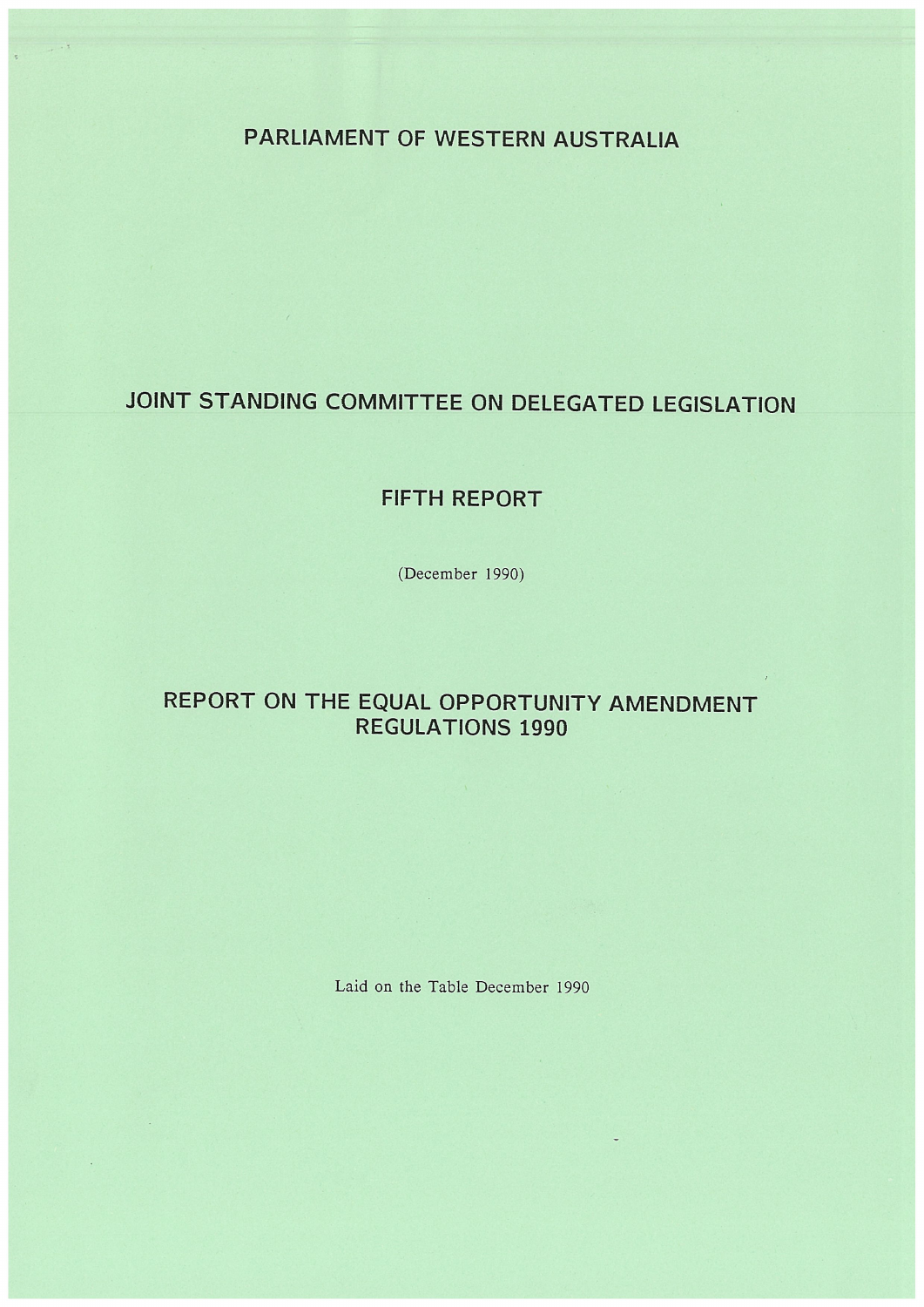### REPORT ON THE EQUAL OPPORTUNITY AMENDMENT REGULATIONS 1990

The Equal Opportunity Amendment Regulations 1990 were gazetted on November 9.

The regulations state:

- " Regulation 2 amended
- 3. Regulation 2 of the principal regulations is amended by deleting "The" and substituting the following  $-$

"Subject to regulation 34 the ".

Regulation 34 inserted

4. After regulation 33 of the principal regulations the following regulation is inserted -

Annual Report under section 146 of the Act

"34. For the purposes of section 146 of the Act each authority shall report to the Director in the form approved by the Director for the Authority ".

The amendments formalise the procedure for presenting the annual statistics required under s. 146 of the Equal Opportunity Act 1984 by introducing an approved form prepared by the Directorate of Equal Opportunity in Public Employment. Previously there was no standard form for this purpose.

Concerns about the regulations were raised with members of the Joint Standing Committee on Delegated Legislation by local authorities and by the Western Australian Municipal<br>Association.

The Committee has heard evidence from both the Directorate of Equal Opportunity in Public Employment and from the Western Australian Municipal Association, a new organisation, established on 1 July 1990 to represent and se Government Association, the Country Shire Councils Association and the Country Urban Councils Association of WA.

### CONCERNS RAISED BY LOCAL AUTHORITIES

- 1. The requirement for detailed annual statistics of equal opportunity measures in each local authority's management plan imposes an unreasonable and unrealistic burden on staff;
- 2. the content and extent of some of the required statistics is not mandatory despite the Director's assertion that it is;
- 3. additional statistics may be required in succeeding years without prior consultation;
- 4. the statistics may be used for comparing authorities and forcing affirmative action to the detriment of existing employment policies;
- 5. there was no consultation with authorities before introduction of the amending regulation;
- 6. that subsequent discussions with the Directorate and attempts to negotiate a compromise have proved abortive.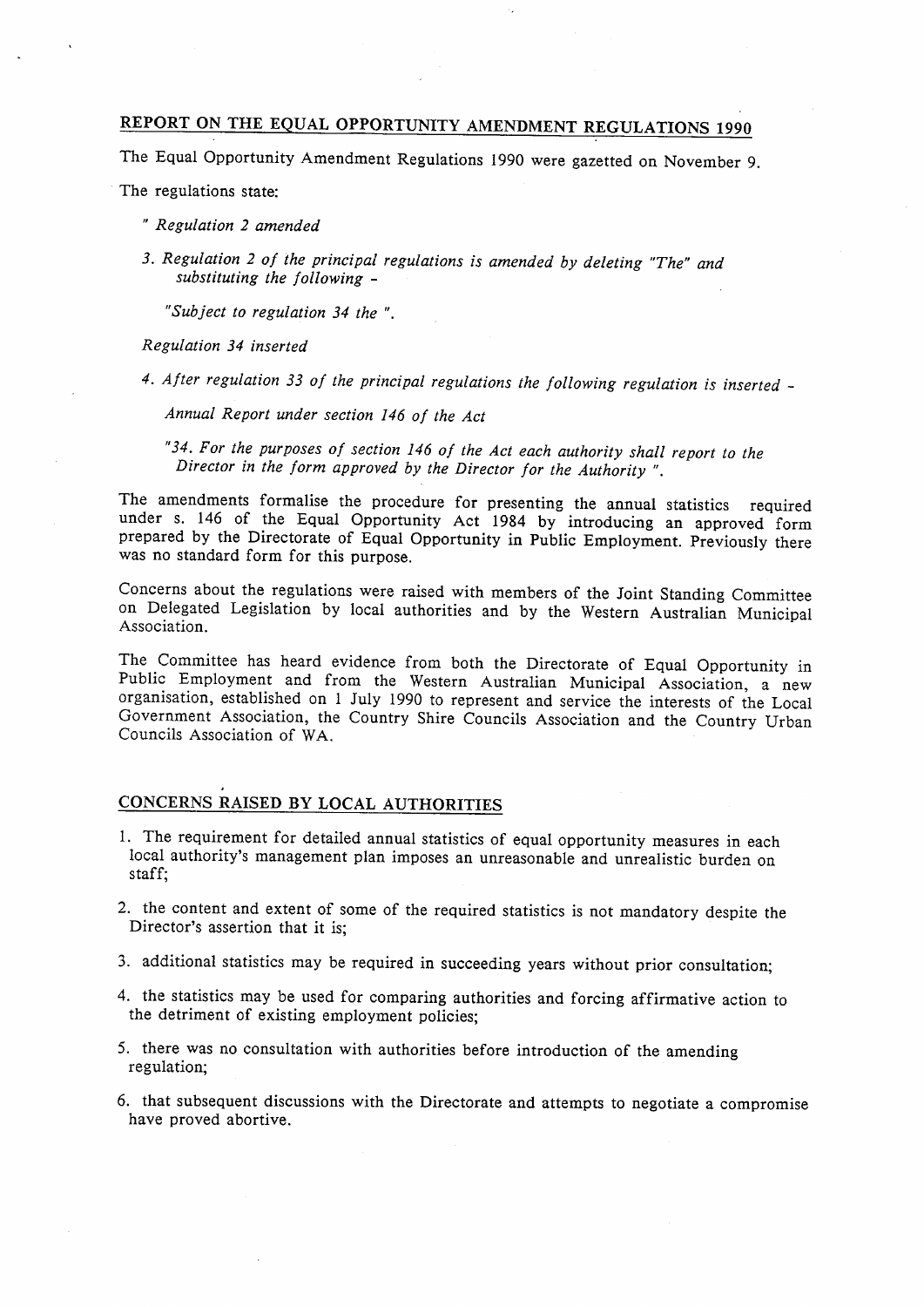### EVIDENCE PRESENTED BY OFFICERS OF THE DIRECTORATE OF EQUAL OPPORTUNITY IN PUBLIC EMPLOYMENT

Mr Eddie Squire, Policy Officer with the Directorate of Equal Opportunity in Public<br>Employment informed the Committee that the purpose of the regulation was to make the<br>presentation of annual reporting by local government

Mr Squire also informed the Committee that statistical information had been a requirement for the past 2 years and that discussions had taken place with the Western Australian Municipal Association.

#### EVIDENCE MUNICIPAL ASSOCIATION PRESENTED BY OFFICERS OF THE WESTERN AUSTRALIAN

Mr. Bruce Donaldson, President of WAMA and Mr. Don Moss, Director of Labour Relations gave evidence to the Committee to explain and clarify their concerns as outlined above.

Having heard the evidence of these witnesses, the Committee is of the opinion that the regulation does not appear to infringe any of the Committee's Terms of Reference.

w AMA does not dispute that s.146 of the Equal Opportunity Act 1984 requires the provision of an annual report by local government authorities. This section states:

- (1) Each authority shall report to the Director at least once in each year after the date on which the implementation of its management plan commenced.
- (2) A report under subsection (1) shall specify -
	- (a) the activities and programmes undertaken
		- (i) to eliminate and ensure the absence of discrimination in employment on the ground of sex, marital status, pregnancy, race or religious or political conviction; and
		- $(ii)$  to promote equal opportunity for all persons,

during the period to which the report relates:

- (b) the results achieved by the activities and programmes referred to in paragraph (a), including redistributive effects in the workforce; and
- $(c)$  the proposed activities and specific aims set for the year following the period to which the report relates.

Further, s. 169 (2) of that Act states:

"(2) Without limiting the generality of subsection (1), the Governor may make regulations for or with respect to -

(a) the forms to be used for the purpose of this Act or the regulations;..."

The content of the regulation does not unduly trespass on individual rights, liberties and freedoms, nor does it contain matter which ought properly to be dealt with by an Act of Parliament nor seek to make rights dependen decisions.

It appears from the evidence that the concerns of local authorities relate to the extent of the statistics required under s. 146, to the future use of that statistical information and to